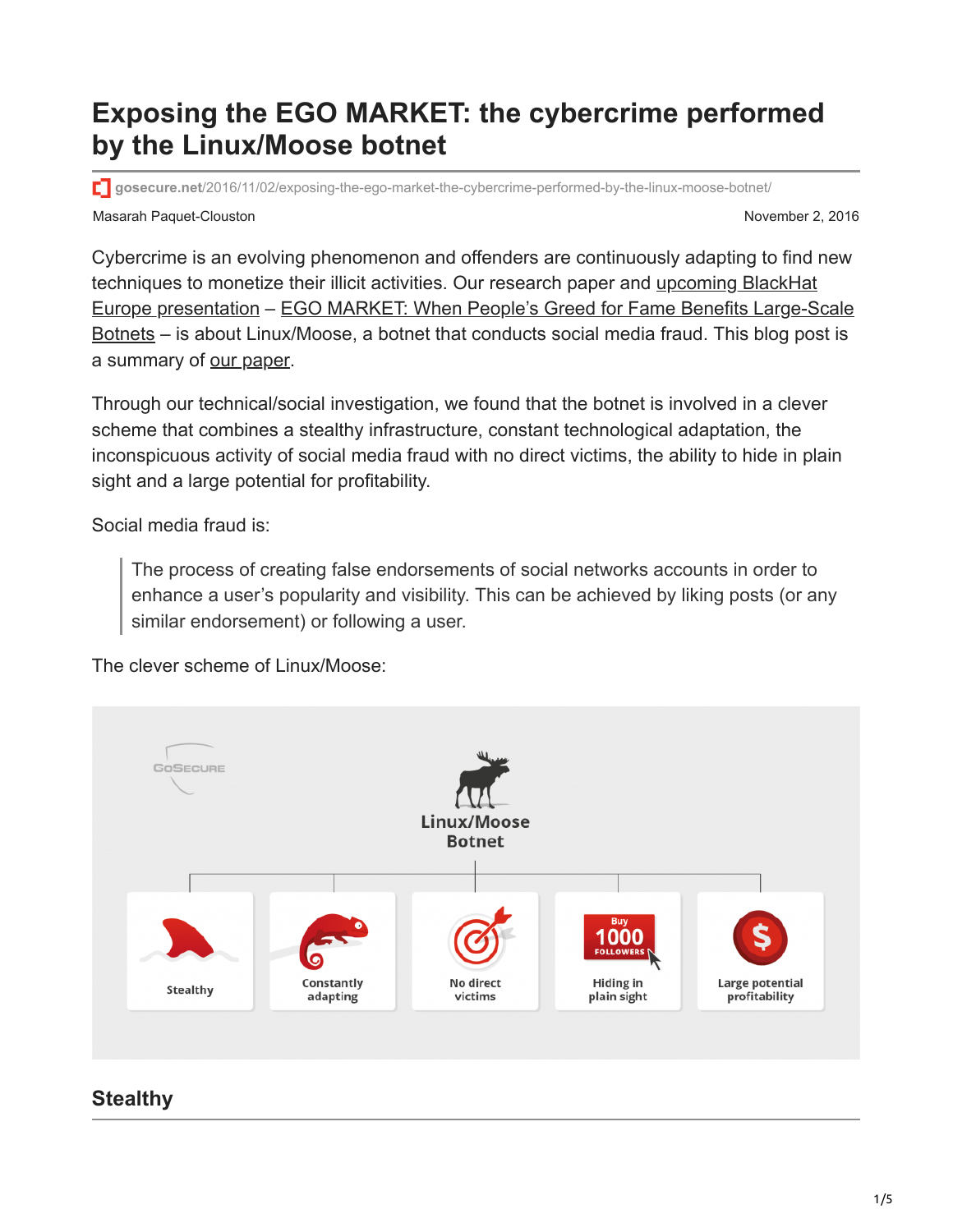Linux/Moose only targets IoT devices. The lack of antivirus and security software available for these devices allows the botnet to spread undetected. Moreover, the botnet is an embedded system threat with **no x86 architecture variant**; it can only run on embedded Linux systems of the MIPS and ARM architectures. This focus on embedded systems is rare as even the well-known embedded threats like *LizardStresser* (Linux/Gafgyt) and the recently discovered *Mirai* have x86 variants.

Since our industry's best tools are built to detect and clean x86 threats, we can only deduce that the botnet operators aimed to proactively stay under the radar.

### **Constantly Adapting**

The Linux/Moose botnet was first discovered by the ESET research team in 2015 and their analysis of the botnet was [published in a technical report.](http://www.welivesecurity.com/wp-content/uploads/2015/05/Dissecting-LinuxMoose.pdf) The botnet's infrastructure changed following the report, illustrating how offenders can adapt once their activities are exposed.

Linux/Moose Adaptations

| 1 <sup>st</sup> change | The IP address of the C&C server is now XORed with a static value and<br>passed as an argument into the executables instead of hard-coded in binary<br>files. This means that out-of-context hunting by gathering files from Virus<br>Total (VT) is no longer a viable means to track the botnet. |
|------------------------|---------------------------------------------------------------------------------------------------------------------------------------------------------------------------------------------------------------------------------------------------------------------------------------------------|
| 2 <sup>nd</sup> change | The SOCKSv4 TCP port used by the botnet operators to proxy their traffic<br>was updated from 10073 to 20012.                                                                                                                                                                                      |
| 3 <sup>rd</sup> change | Bot enrollment process changed and a correlation check was integrated<br>between the infecting party and the victim in the C&C server. Simply<br>mimicking an infected device and contacting the C&C is no longer sufficient<br>to be considered as a bot by the botnet.                          |
| $4th$ change           | The network protocol with the C&C server was updated. The new protocol<br>now mimics HTTP traffic on port 80 and the server displays a very common<br>"It works!" page.                                                                                                                           |

These changes are further described [in a blog post released by ESET.](http://www.welivesecurity.com/2016/11/02/linuxmoose-still-breathing/)

#### **Man-in-the-Middle Attack on Linux/Moose**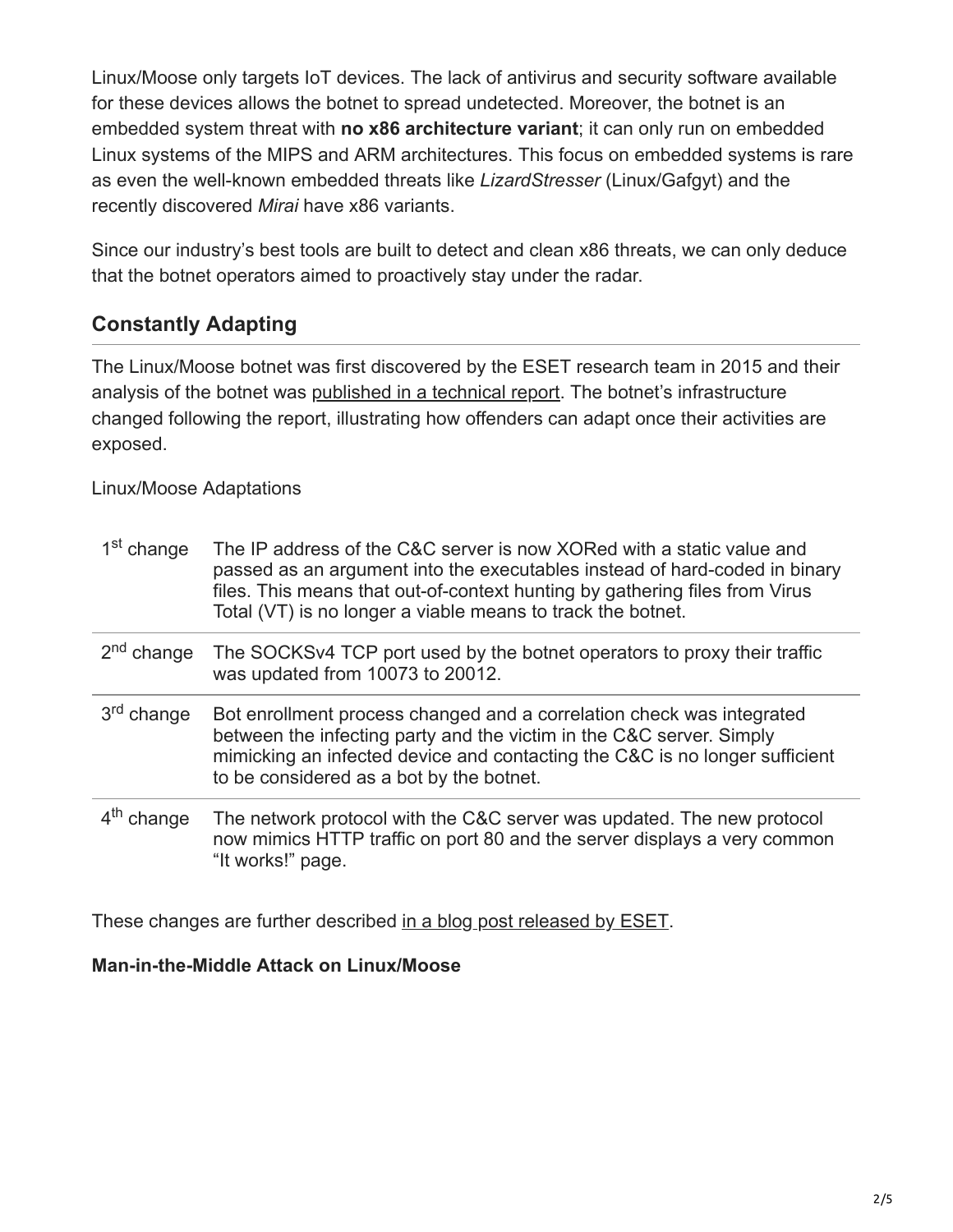To further study the real effect of this botnet on social networks, we needed to see the traffic proxied by Linux/Moose's infected devices. To do so, we built a custom honeypot, deployed it worldwide and conducted an HTTPS man-in-the-middle attack on the proxied traffic. The complete description of the honeypot's architecture and the TLS attacks conducted are presented in the report.

The attack gave us invaluable information on the botnet's activities, such as which social media sites were targeted, as well as detailed information about all the requests made on each site.

### **No Direct Victims**

Botnets are commonly known for distributed denial-of-service attacks (DDoS), sending spam or contributing to ad click fraud. We found that the Linux/Moose botnet operators are branching out to new and less risky activities. All of Linux/Moose's traffic aims at social media fraud. This was achieved by sending requests to log in on the social networks, create fake accounts and endorse other accounts. The most common fraud conducted by Linux/Moose is following a user on Instagram.



Distribution of Linux/Moose traffic on different social media websites

As opposed to Ransomware, Social media fraud **does not generate victims in need of defending.** Thus it is not an attractive target for law enforcement or for the international security industry. The indirect victims of social media fraud are the entities or people that use the number of followers and likes as a measure of the worth of a profile to hire a person, buy products from the profile or pay for advertisements. Instead of requiring law enforcement intervention, these victims are more likely to be more cautious in future transactions, **thereby giving a free pass to the botnet operators**.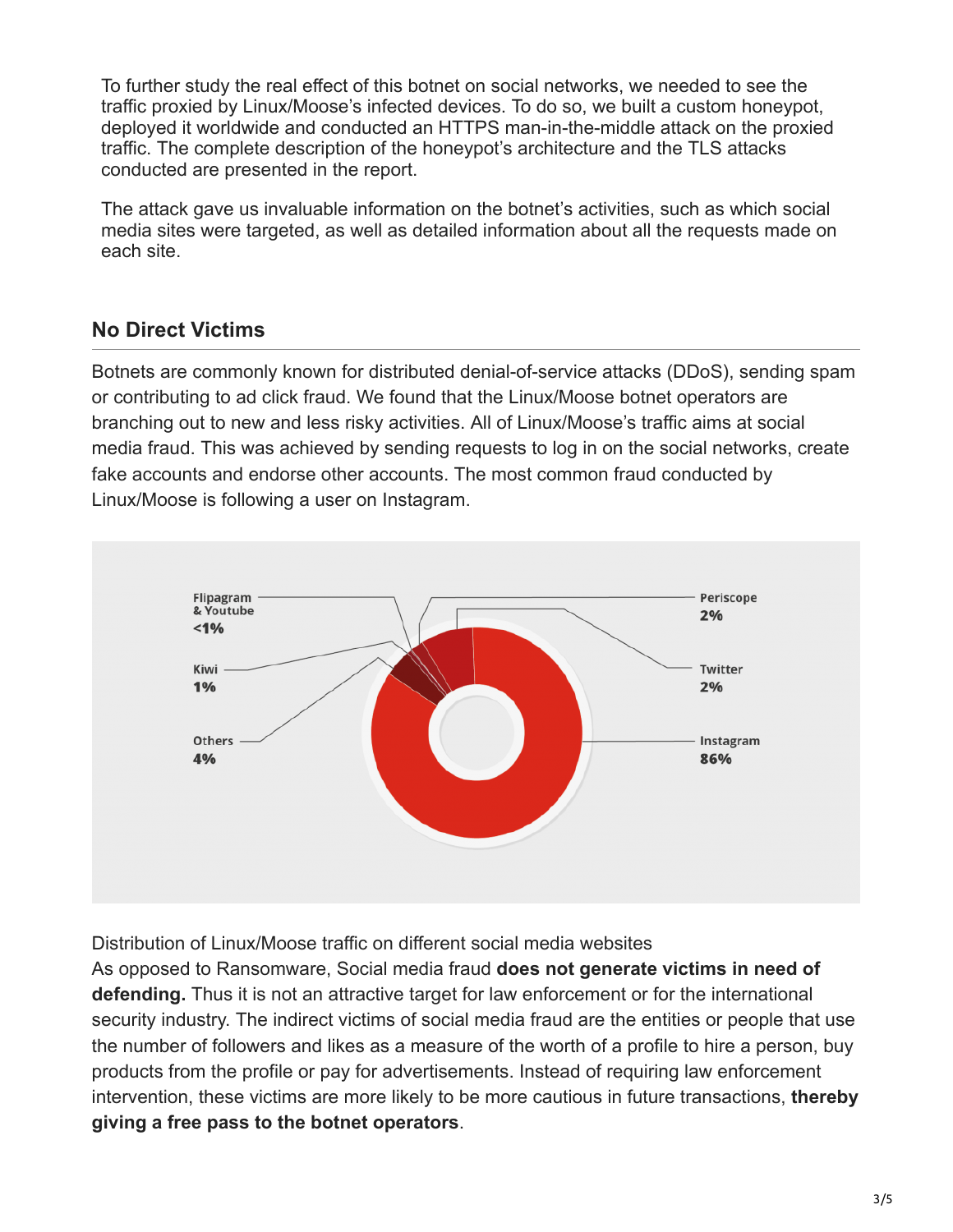# **Hiding in Plain Sight**

The Linux/Moose botnet operators can **advertise on the** *clear Web***, reaching large exposure**. Indeed, most sales of social media fraud go through websites and freelancer platforms available through an easy search on Google. The price on Instagram is, on average, **US \$112.67 for 10,000 follows**. This is expensive considering that fake follows from Linux/Moose do not last. The fake accounts are often quickly flagged as spam by Instagram.

The nature of the demand shows how the fraud is driven by an **EGO Market**. Not only are the Linux/Moose operators selling their illegal activity in plain sight, **they reach a pool of customers that are not criminalized**.



The buyers of social media fraud found in Linux/Moose traffic are mostly small

businesses, aspiring celebrities, and common people. Businesses centered around individuals, such as the adjacent profile showing a corporate account focused on the owner, were often found.

## **Large Potential Profitability**

With a large botnet and all follows monetized, **the operators of Linux/Moose are sitting on a gold mine,** as shown in the graph below. Indeed, if all follows conducted by Linux/Moose on Instagram are monetized, the value generated by a single bot can go up to, on average, 13.05\$ per month. However, to what extent the fraud is profitable for the botnet operators remains unclear. It depends on several factors such as the number of follows monetized, the size of the botnet and the number of actors sharing the money.